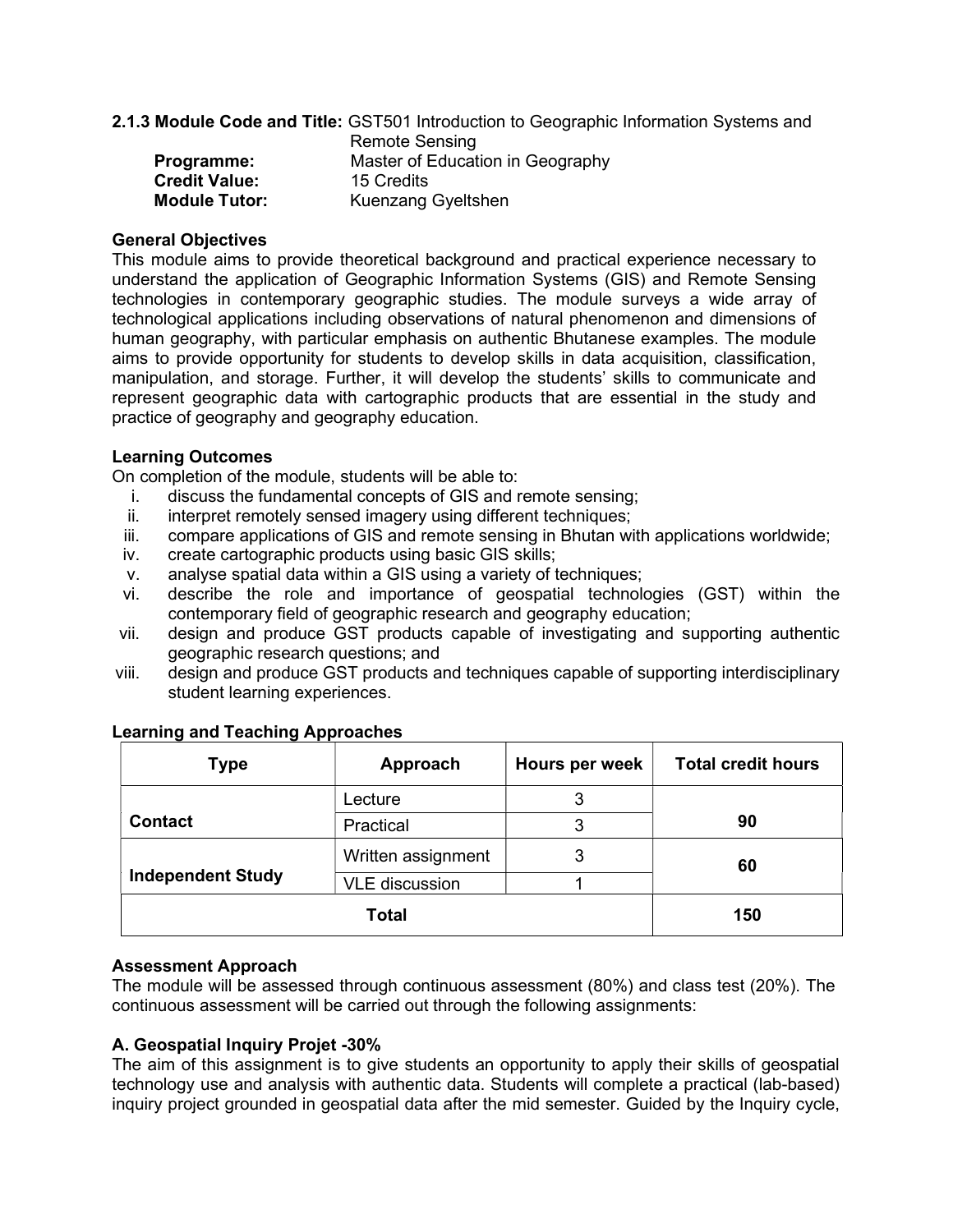students will identify a project of personal interest derived from the topics explored in the module. Students will acquire geospatial data (or generate it as necessary), apply skills of data manipulation and visualisation, and perform basic remote sensing and/or spatial analysis to answer their inquiry project question. (Examples may include: analysis of site suitability for a local waste disposal facility; investigating slope stability; performing cost analysis and local economic productivity mapping; using least cost path routines to identify efficient routing, reclassifying land cover data; creating suitability maps based on a variety of input attributes). Opportunities to partner with local organisations in need of geospatial products/analysis will be organised by the tutor to provide students options for authentic investigation projects. Students will then generate a report including a cartographic product that effectively communicates their project findings. The individual assignments will be assessed using the following criteria.

| <b>Criteria</b>                                                                          |   |  |
|------------------------------------------------------------------------------------------|---|--|
| <b>Cartography:</b> Final cartographic representation meets standards of best practices  |   |  |
| including appropriate attribution, inclusion of components (scale, legend, north         |   |  |
| arrow), and descriptions and data used.                                                  |   |  |
| <b>Data and Analysis:</b> Data collection and management procedures are                  | 8 |  |
| appropriately described. Report includes a workflow documenting the appropriate          |   |  |
| use and procedure for spatial analysis to answer the intended project goal.              |   |  |
| Inquiry Process: The final report presents a complete background and rational of         |   |  |
| the project. The findings and/or recommendations offered are based on accurate           |   |  |
| interpretation of the spatial analysis.                                                  |   |  |
| <b>Organisation:</b> The report is clearly organised and includes all relevant sections. |   |  |
| Conclusions and recommendations are presented in a clear and compelling                  |   |  |
| manner.                                                                                  |   |  |
| Referencing: The product is professionally presented with correct references to          |   |  |
| spatial data, analysis techniques, and relevant supporting literature.                   |   |  |

### B. Practical Exercises -40%

This series of practical exercises is designed to provide students with the opportunity to connect the theory of this course to authentic practice. Through completion of these practicals, students will build an E-Portfolio of geospatial products that can be used as resources for their future geography teaching. Students will complete this series of practical experiences to learn how geospatial technologies can be used to map, describe, and analyse patterns of natural and human geography. These practicals will be structured to provide application of the content covered within the teaching units. The practicals will be based on the list given at the end of the module descriptor, just before the reading list. While each practical will be linked to specific content and process information, all practicals will be assessed using the following general criteria:

| Criteria                                                                                   |  |  |
|--------------------------------------------------------------------------------------------|--|--|
| <b>Content:</b> E-Portfolio entry includes all relevant content required for the submitted |  |  |
| practical report. All cartographic products are appropriately labelled and                 |  |  |
| annotated, data descriptions and interpretations are rich in information,                  |  |  |
| <b>Process</b> E-Portfolio entry demonstrates mastery in regards to the skills of          |  |  |
| interpretation, analysis, and cartography with respect to the practical exercise.          |  |  |
| Accurate and complete documentation of workflows and analytical techniques are             |  |  |
| included as necessary.                                                                     |  |  |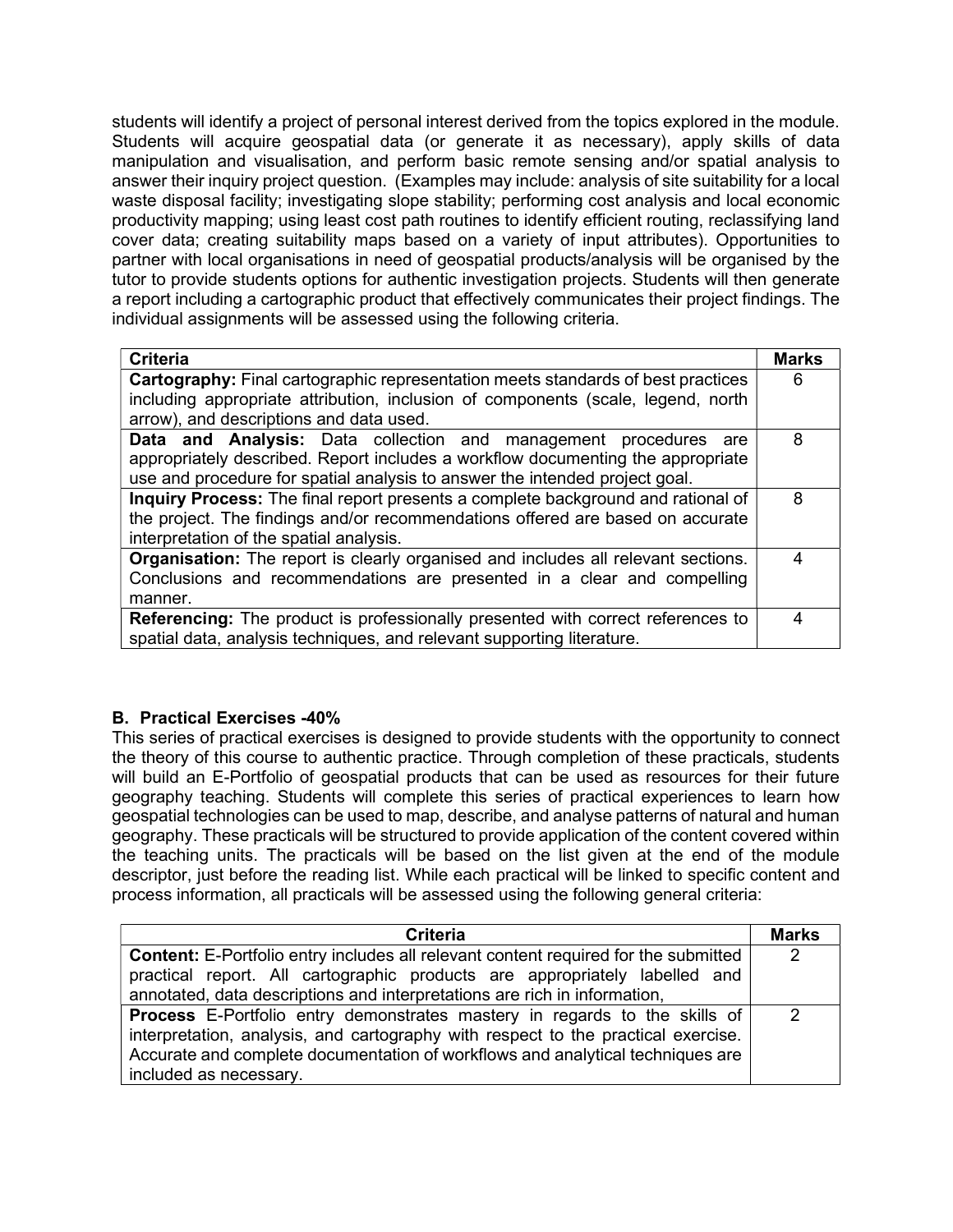| <b>Product:</b> The E-Portfolio entry is professionally presented and appropriately |  |  |
|-------------------------------------------------------------------------------------|--|--|
| references supporting literature. Work demonstrates personal pride and displays     |  |  |
| evidence of creativity, design, and attention to detail.                            |  |  |

### A. Article Review: Geospatial Technology in Education -10%

The purpose of this assessment is to provide students with exposure to the current understandings on the relationship between geospatial technologies and student learning. The students will individually identify and review an article relating to the use of geospatial technology in education. This article should be published within the past five years and represent recent developments in the use of these technologies in education. The article critique will be evaluated on the following criteria:

| <b>Criteria</b>                                                                                                                                                                                                                                                                                                                                        | <b>Marks</b> |  |
|--------------------------------------------------------------------------------------------------------------------------------------------------------------------------------------------------------------------------------------------------------------------------------------------------------------------------------------------------------|--------------|--|
| <b>Content:</b> The review will include a section summarising the primary points of                                                                                                                                                                                                                                                                    | 4            |  |
| the article, a section of critical evaluation of the merits of article's findings and                                                                                                                                                                                                                                                                  |              |  |
| arguments, and a section where the students reflect how the findings from the                                                                                                                                                                                                                                                                          |              |  |
| article are relevant for their future teaching practice.                                                                                                                                                                                                                                                                                               |              |  |
| Process: Summary section demonstrates a thorough review of the chosen<br>article. The evaluation section demonstrates a critical assessment and analysis<br>of the article's claims and findings. The reflection section demonstrates authentic<br>consideration for the implications of this article's findings in their future teaching<br>practice. |              |  |
| <b>Product:</b> The review is professionally presented with correct referencing. The<br>product demonstrates attention to detail.                                                                                                                                                                                                                      | າ            |  |

### B. Class Test -20%

This assessment provides a comprehensive opportunity for students to apply their theoretical knowledge of geospatial technologies. The students will be evaluated based on the class test conducted at the end of the semester The test will be conducted for two hours for total of 50 marks and it will be converted to 20%.

- a. 20% Multiple choice and short answers questions related to GST content and basic theoretical application.
- b. 30% Open response questions requiring students to describe theoretical models (drawings & workflows) for remote sensing and spatial analysis scenarios, and descriptions of using geospatial technologies in future teaching practice.

#### Overview of the assessment approaches and weighting

| Areas of assignments          | Quantity | Weighting (%) |
|-------------------------------|----------|---------------|
| A. Geospatial inquiry project |          |               |
| <b>B.</b> Practical exercises |          |               |
| C. Article critique           |          |               |
| D. Class test                 |          |               |

# Pre-requisites: None

#### Subject Matter

### Unit I: Introduction to Remote Sensing

This unit will provide students with the foundational knowledge of remote sensing systems, applications and data resources available for geographic studies. Students will explore the fundamental background of remote sensing, the multiple processes used for interpreting imagery,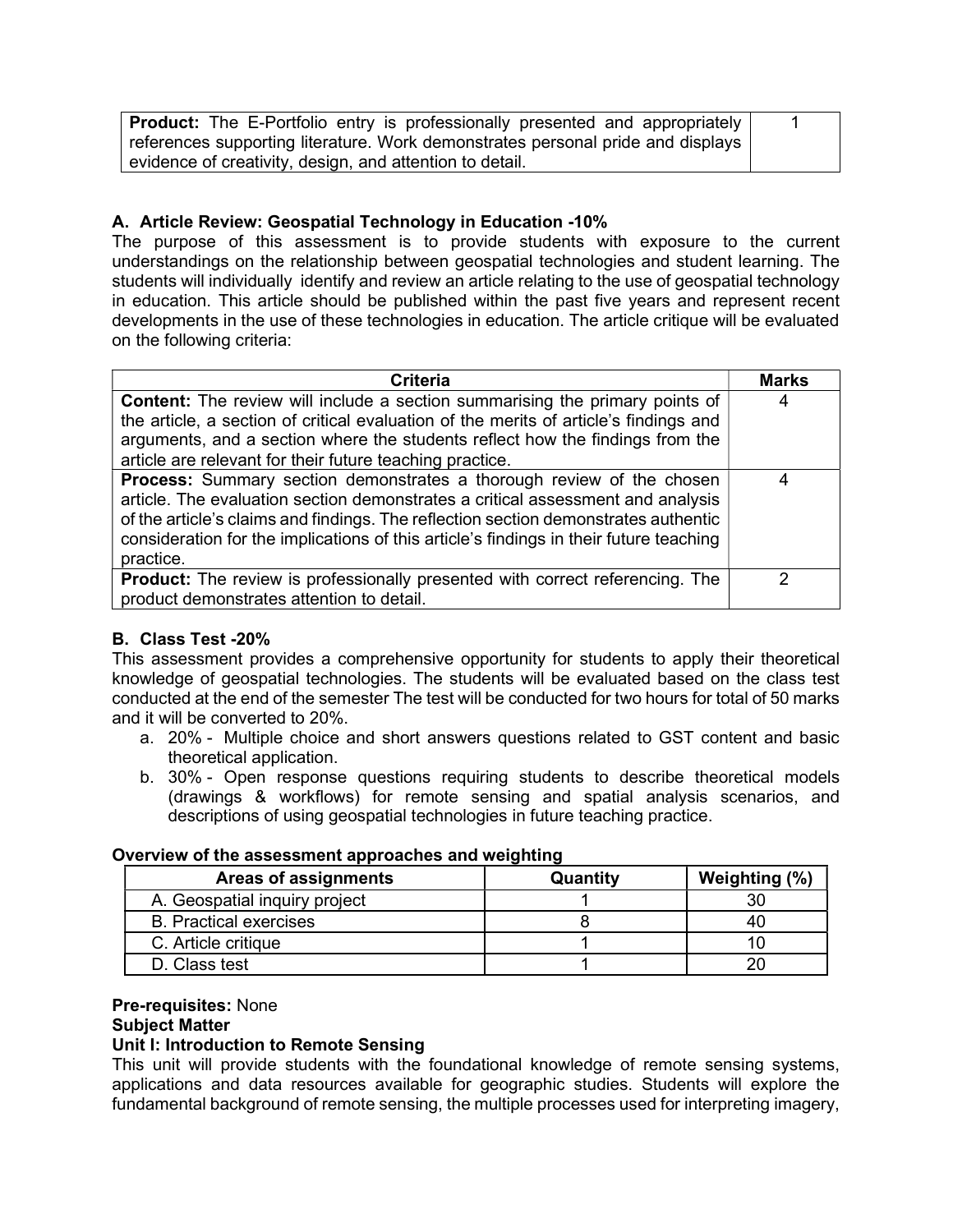and a selection of authentic applications of remote sensing products. An emphasis on placebased local phenomenon will be used to explore the potential of this technology as a tool for geography education.

## 1.1. Fundamentals of Remote Sensing

- 1.1.1. Definitions & History: early applications, aerial images, development of satellite technology, evolution of analysis, commercialization, future of remote sensing
- 1.1.2. Components: sensors, imagery, hardware, software, analysts, and consumers
- 1.1.3. Rationale for Remote Sensing: researching Earth and human systems, government objectives, planning for disaster response and human development, supporting education and public information

### 1.2. Introduction to Electromagnetic Radiation

- 1.2.1. Electromagnetic spectrum: frequencies and wavelengths the electromagnetic spectrum, EMR interaction with atmosphere (absorption, scattering & reflectance), EMR interaction with Earth's Surface
- 1.2.2. Spectral properties of materials: principles of spectroscopy, absorption bands, spectra of common observable targets (vegetation, soil, and water) [*Practical 1 –* Spectral Properties]

### 1.3. Review of Sensors & Data Acquisition

- 1.3.1. Sensor Types: active sensors, passive sensors, public vs. private imagery
- 1.3.2. Resolution: spatial, spectral, radiometric, temporal
- 1.3.3. Panchromatic/Visual: Corona, IKONOS, QUICKBIRD
- 1.3.4. Multispectral: LANDSAT, Sentinel, ALOS, WorldView (WV)
- 1.3.5. Hyperspectral: Hyperion, Hymap, AVIRIS
- 1.3.6. Radar: RADARSAT, TanDEM-X
- 1.3.7. Data Access: Public imagery collections (USGS Earth Explorer, ESA Sentinel Online), Google Earth and Google Earth Engine

# 1.4. Imagery Interpretation & Enhancement

- 1.4.1. Preprocessing: imagery acquisition, data types, metadata, georeferencing
- 1.4.2. Visual Interpretation; altering display functions, identifying common features, comparing historical imagery
- 1.4.3. Basics of Spectral Analysis: band combinations, spectral indices, identifying change over time, web-based platforms such as ESRI Landsat Explorer, Google Earth Engine [Practical 2 - Vegetation Analysis]
- 1.4.4. Image Classifications: unsupervised classification, selecting training regions, supervised classification [*Practical 3 – Land use classification*]

### 1.5. Applications of Remote Sensing

- 1.5.1. Common Terrestrial Applications: geologic, ecological, geomorphology, natural resource management, hydrologic
- 1.5.2. Common Marine and Meteorological Applications: algal blooms, sea ice, cloud coverage, meteorological and climate monitoring
- 1.5.3. Common Human Applications: human geography and population migration, urban mapping, rural development, land use and land capability planning
- 1.5.4. Remote Sensing in Bhutan glacial assessment and monitoring, mass wasting and erosion, urban expansion, disaster response [Practical 4 – Remote Sensing for Natural Hazards]

### Unit II: Introduction to Geographic Information System (GIS)

This unit provides students with the foundational knowledge of Geographic Information Systems in order to confidently use the technology at an introductory level. Students will be engaged in learning the primary types of GIS data, basic processes in data display and analysis, and applications of the technology as a support for science, governance, and research.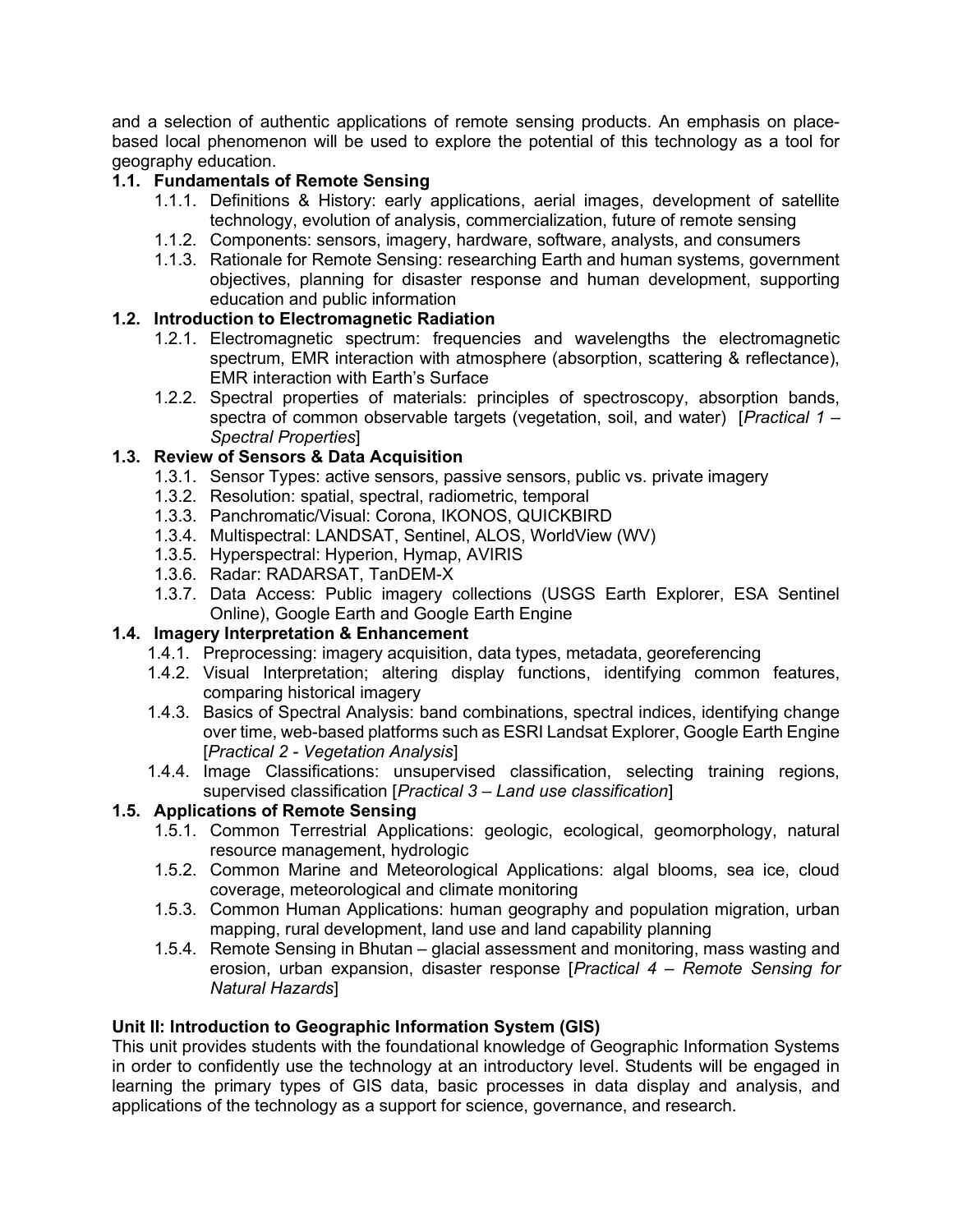# 2.1. Fundamentals of Geographic Information System

- 2.1.1. Definitions & history: geographic information science, early computerization, software foundations and commercialization, future of GIS
- 2.1.2. Components: data, hardware, software, apps/methods, and people
- 2.1.3. Rationale for GIS: organising and managing spatial data, analysing and investigating spatial questions, communicating spatial information

### 2.2. GIS Data Acquisition

- 2.2.1. Types of data: vector (points, lines, polygons, and polyline), raster data,
- 2.2.2. Field derived data: introduction to global positioning systems (GPS), collecting GPS data
- 2.2.3. Remotely sensed data: integrating satellite imagery, digital elevation models (DEM)
- 2.2.4. Publicly Available Data: ArcGIS Online (AGOL), Living Atlas, citizen-science and crowdsourced data

### 2.3. Data Preparation and Management

- 2.3.1. Spatial Reference: coordinate systems, map projections
- 2.3.2. Data preparation: file types (shapefile, feature service), metadata, clipping layers, exporting data
- 2.3.3. Creating data: using layers, georeferencing, digitization
- 2.3.4. Data attributes: field definitions, methods of data entry, attribute data verification), manipulation of fields and filtering data [Practical 5 – Working with GIS Data]

### 2.4. Spatial Data Analysis

2.4.1. Performing basic analysis: proximity, summarization, routing, spatial statistics [Practical 6 – Basic Spatial Analysis]

### 2.5. Principles of Cartography

- 2.5.1. Displaying data: changing scales and selecting layers, modifying symbology, classification; Integrating multiple data types onto one platform
- 2.5.2. Cartographic Representation: spatial features, map symbols: categorical, counts and amounts, percentage or ratio,)
- 2.5.3. Map design: layout and visual hierarchy, thematic mapping (choropleth, isopleth, bar, pie, dot, and proportional)
- 2.5.4. Interactive products: 3D maps, Story Maps, web applications [Practical 7 Creating Cartographic Products]

### 2.6. Applications and Uses of Geographic Information System

- 2.6.1. GIS in Bhutan: route analysis and urban planning, agricultural analysis, educational assessment
- 2.6.2. Common Applications; Land use land capability analysis, water resource management, site and service planning, health and crime mapping, Governance - Urban information, Revenue and Civil administration

### Unit III: Using GST in research and teaching

This unit serves to link the content of both Unit 1 and Unit 2 under the authentic applications of research and education. Students will explore how GST can be effectively used as a support for interdisciplinary educational studies, and consider how to craft GST products to help support their educational pursuits.

### 3.1. Role of GST in 21st Century Geography:

- 3.1.1. Areas of GST research: GIScience, GST as a support for disciplinary research, GST educational research
- 3.1.2. Contemporary uses of geospatial technology: geography research, land management, policy-based decision making, and education
- 3.2. Creating GST products for Educational Practice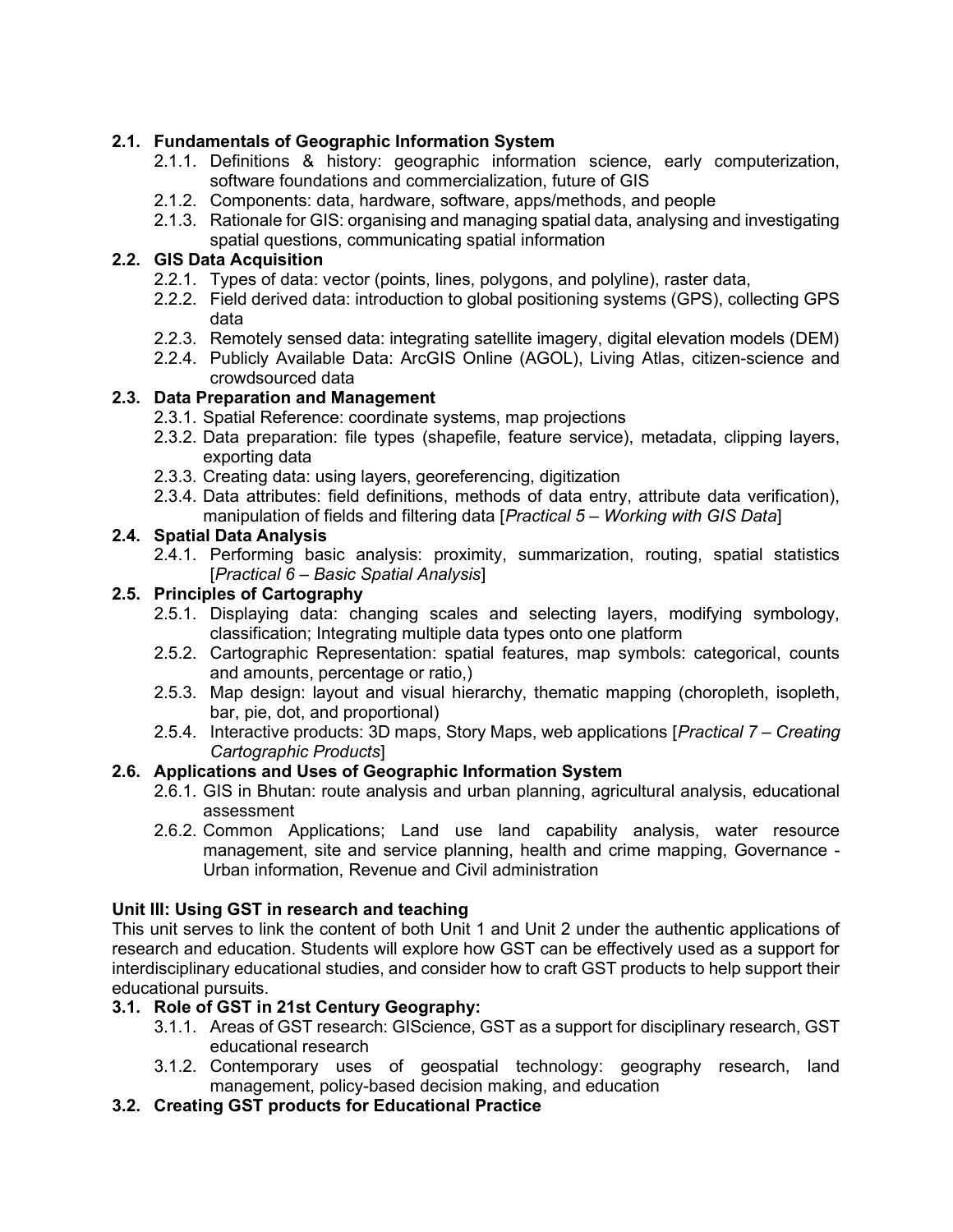- 3.2.1. Benefits of GST in Education: interdisciplinary learning opportunities, support of student inquiry and problem-based learning, opportunities to engage with GNH aligned projects, 21st Century skills
- 3.2.2. Geospatial Literacy: knowledge, geospatial thinking and reasoning skills, and dispositions
- 3.2.3. Creating lessons with geospatial technologies: backwards planning, developing educational resources, implementing practices without access to technology  $[Practical 8 - Teaching with geospatial technologies]$

| <b>List of Practicals</b> |                                   |                                          |                                                                                                                                                                                                                                                                                                                                                                                                                        |
|---------------------------|-----------------------------------|------------------------------------------|------------------------------------------------------------------------------------------------------------------------------------------------------------------------------------------------------------------------------------------------------------------------------------------------------------------------------------------------------------------------------------------------------------------------|
| <b>Unit</b>               | <b>Practical</b><br><b>Number</b> | <b>Title</b>                             | <b>Scope &amp; Parameters</b>                                                                                                                                                                                                                                                                                                                                                                                          |
| I. Remote<br>Sensing      | 1                                 | Basics of<br>Spectral<br>Characteristics | Students will use online and printed resources to<br>investigate the spectral properties of common<br>materials. Students will produce a report for their E-<br>Portfolio that synthesises the properties of common<br>spectral targets and describes the characteristics of<br>a hypothetical sensor suitable to observe a target of<br>interest.                                                                     |
|                           | $\overline{2}$                    | Vegetation<br>Analysis                   | Students will apply different band combinations and<br>spectral indices to online and downloaded Landsat<br>imagery to analyse change in vegetation properties<br>over time. Students will produce a vegetation<br>analysis report for their E-Portfolio that evaluates<br>change in forest cover/health for an area of interest<br>in Bhutan.                                                                         |
|                           | 3                                 | Land-use<br>classification               | Students will compare supervised and unsupervised<br>classification techniques to map land-use patterns.<br>Students will produce a final report for their E-<br>Portfolio documenting a landcover classification<br>analysis for an area of interest in Bhutan.                                                                                                                                                       |
|                           | 4                                 | Observing<br>Natural<br>Hazards          | Students will apply visual analysis techniques to true<br>color imagery for the monitoring and assessment of<br>natural hazards. Students will produce a final report<br>for the E-Portfolio that that documents Himalayan<br>glacial retreat and earthquake damage assessment.                                                                                                                                        |
| II. GIS                   | 5                                 | Working with<br><b>GIS Data</b>          | Students will practice the basic skills of GIS data<br>acquisition and management including: data<br>creation, digitization, coordinate systems,<br>georeferencing, and editing. Students will assemble<br>an annotated spatial data collection of common data<br>in Bhutan (environmental, infrastructure,<br>demographics, etc.) for their E-Portfolio. Students<br>can use this organised data for future projects. |
|                           | 6                                 | <b>Basics of</b><br>Spatial<br>Analysis  | Students will apply the skills of basic spatial analysis<br>(including: proximity, summarization, routing, and<br>spatial statistics) to data generated in the previous<br>practical. Students will create a workflow report<br>outlining processes of the common analysis<br>techniques for their E-Portfolio. Each technique will                                                                                    |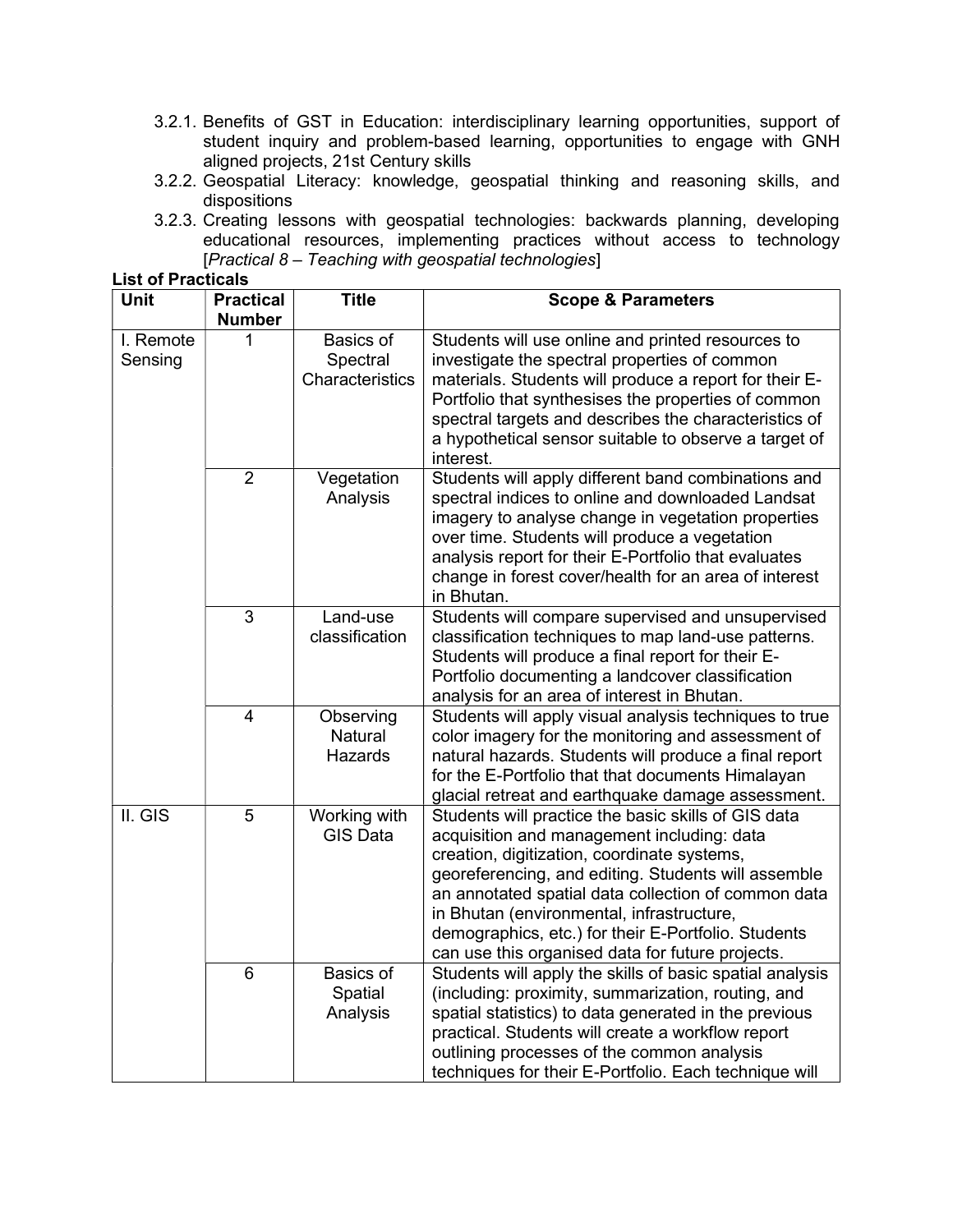|                             |   |                                             | include a final product display that can be used in<br>future geographic teaching exercises.                                                                                                                                                                                                                                                                                                                                                                                                          |
|-----------------------------|---|---------------------------------------------|-------------------------------------------------------------------------------------------------------------------------------------------------------------------------------------------------------------------------------------------------------------------------------------------------------------------------------------------------------------------------------------------------------------------------------------------------------------------------------------------------------|
|                             | 7 | Creating<br>Cartographic<br><b>Products</b> | Students will use the data and analysis products<br>generated in previous practicals to design and<br>create a professional cartographic product. Students<br>must choose appropriate design characteristics and<br>thematic representations to best communicate the<br>findings from their data. Students will be guided<br>through the creation of static maps and online<br>mapping products (i.e. story maps and applications).<br>Final products will be added to the student's E-<br>Portfolio. |
| III. GST<br>in<br>Education | 8 | Teaching with<br><b>GST</b>                 | Students will develop a lesson plan that uses<br>products from their E-Portfolio to achieved targeted<br>outcomes in geography curriculum standards,<br>geospatial thinking and reasoning, and GNH values.<br>Students will write a final synthesis for their portfolio<br>reflecting on the opportunities, challenges, and<br>proposed solutions for integrating geospatial<br>technologies in their future geography teaching.                                                                      |

#### Reading Lists Essential Reading

Anji, R., M. (2016). Textbook of remote sensing and GIS. Hyderabad: BS Publications.

- Balram, S., & Boxall, J. (Eds.). (2019). GIScience teaching and learning perspectives. New York: Springer.
- Burrough, P.A., & McDonnell, R. A. (2013). Principles of Geographic Information Systems. New York: Oxford University Press.
- Committee on the Support for the Thinking Spatially, Committee on Geography, & National Research Council. (2006). Learning to think spatially: GIS as a support system in the K-12 curriculum. National Academies Press.
- Lillesand, T., Keifer, R. W., & Chipman, J. (2015). Remote sensing and image interpretation. New York: John Wiley and Sons.

Muñiz Solari, O., Demirci, A., & Schee, J. (Eds.). (2015). Geospatial technologies and geography education in a changing world. Spring. https://doi.org/10.1007/978-4-431-55519-3

# Additional Reading

Baker, T. R., Battersby, S., Bednarz, S. W., Bodzin, A. M., Kolvoord, B., Moore, S., … Uttal, D. H. (2015). A research agenda for geospatial technologies and learning. Journal of Geography, 114(3), 118–130. doi.org/10.1080/00221341.2014.950684

- Bednarz, S. W. (2004). Geographic Information Systems: A tool to support geography and environmental education? GeoJournal, 60(2), 191-199.
- Bodzin, A. M., & Anastasio, D. (2006). Using web-based GIS for earth and environmental systems education. Journal of Geoscience Education, 54(3),295-300.
- Church, R. L., & Murray, A. T. (2009). Business site selection, location analysis, and GIS. Hoboken, NJ: John Wiley & Sons.
- Crampton, J. W. (2011). Mapping: A critical introduction to cartography and GIS (Vol.11). Neqw York: John Wiley & Sons.
- Goodchild, M. F. (2009). Geographic information systems and science: today and tomorrow. Procedia Earth and Planetary Science, 1(1), 1037-1043.